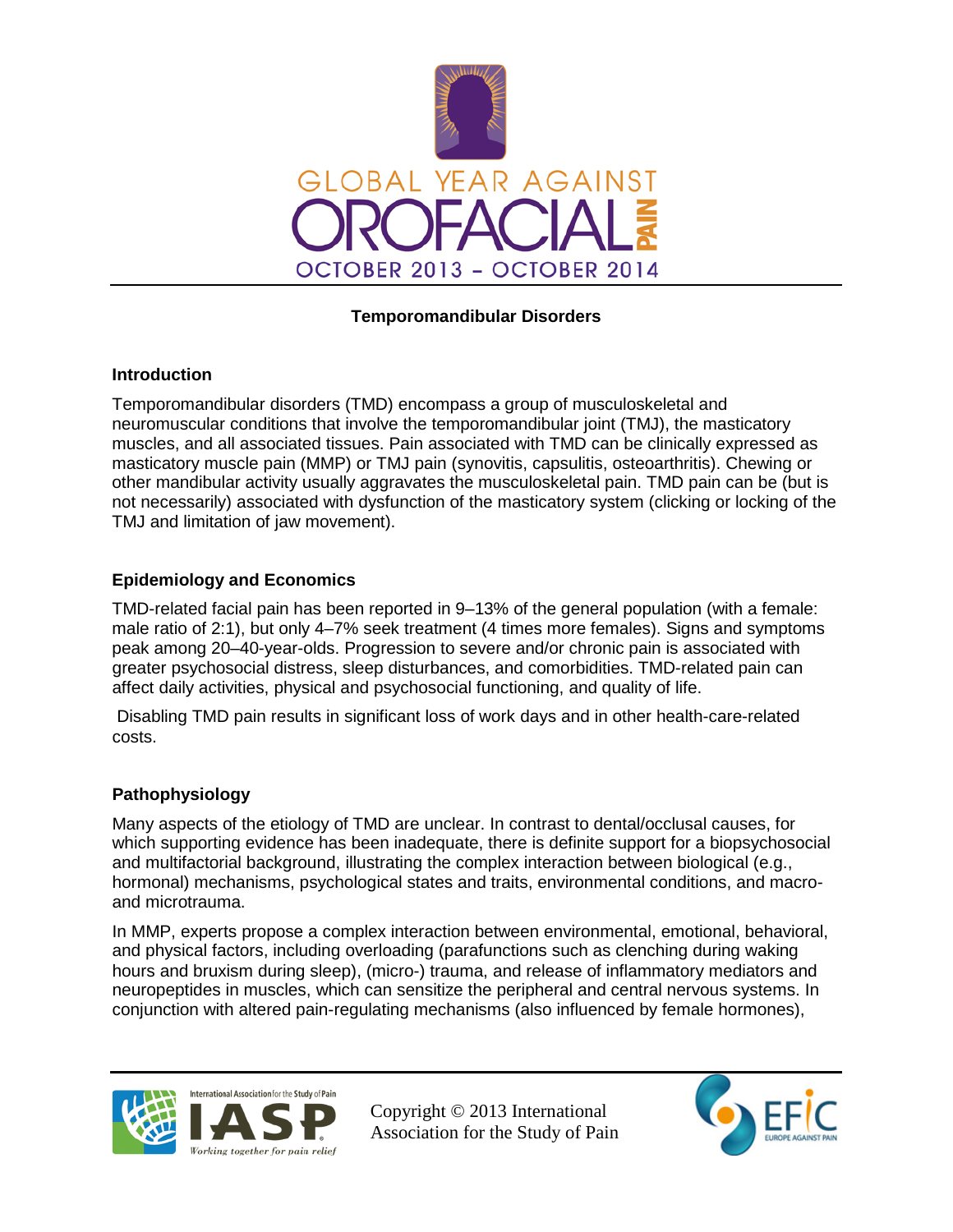

such factors may lead to localized or more generalized muscle pain, which is often associated with comorbidities. Recent articles have highlighted the cultural effects of persistent TMD pain on patient behavior, as well as genetic factors (*COMT* gene haplotypes).

TMJ arthralgia may result from trauma and from intrinsic and extrinsic overloading of the TMJ (reportedly from tooth clenching) that may overcome the adaptive capacity of the joint tissues. Alternatively, the adaptive capacity of the TMJ may be reduced by intrinsic factors such as reduced blood supply and inadequate nutrition. Genetics and gender have also been implicated in the pathophysiology of osteoarthritis. The production of free radicals, proinflammatory and nociceptive neuropeptides, enzymes, bone morphogenetic proteins, and growth factors will lead to inflammation, pain, and progressive tissue changes.

### **Clinical Features**

MMP is a regional, dull, aching pain, most prominent in the jaw-closing muscles, which can occur at rest and may be aggravated during mandibular function. Pain may be more pronounced in the morning or evening and ranges from mild to severe in intensity. Reported associated symptoms are limitation of movement, headache, fullness of the ear, and neck pain, but cause-and-effect relationships have not yet been established. The regional disorder of MMP should be distinguished from MMP that occurs as part of a generalized muscle pain disorder such as fibromyalgia.

TMJ arthralgia is a more localized and sharp pain of moderate to severe intensity, localized to the TMJ and surrounding tissues and radiating mostly to the ear region. The pain is aggravated during loading and functioning of the joint and may limit normal movement and function. TMJ pain is often associated with a displaced or dysfunctional articular disk causing joint locking, which may be an additional cause of limitation of movement. TMJ osteoarthritis may be part of generalized arthritis and is accompanied by crepitation.

If chronic pain develops, both MMP and TMJ arthralgia may be accompanied by central sensitization and psychological problems such as depression, somatization, and anxiety.

### **Diagnostic Criteria**

The Guidelines of the American Academy of Orofacial Pain (2013) and the Diagnostic Criteria (DC-TMD, in press) suggest the following criteria:



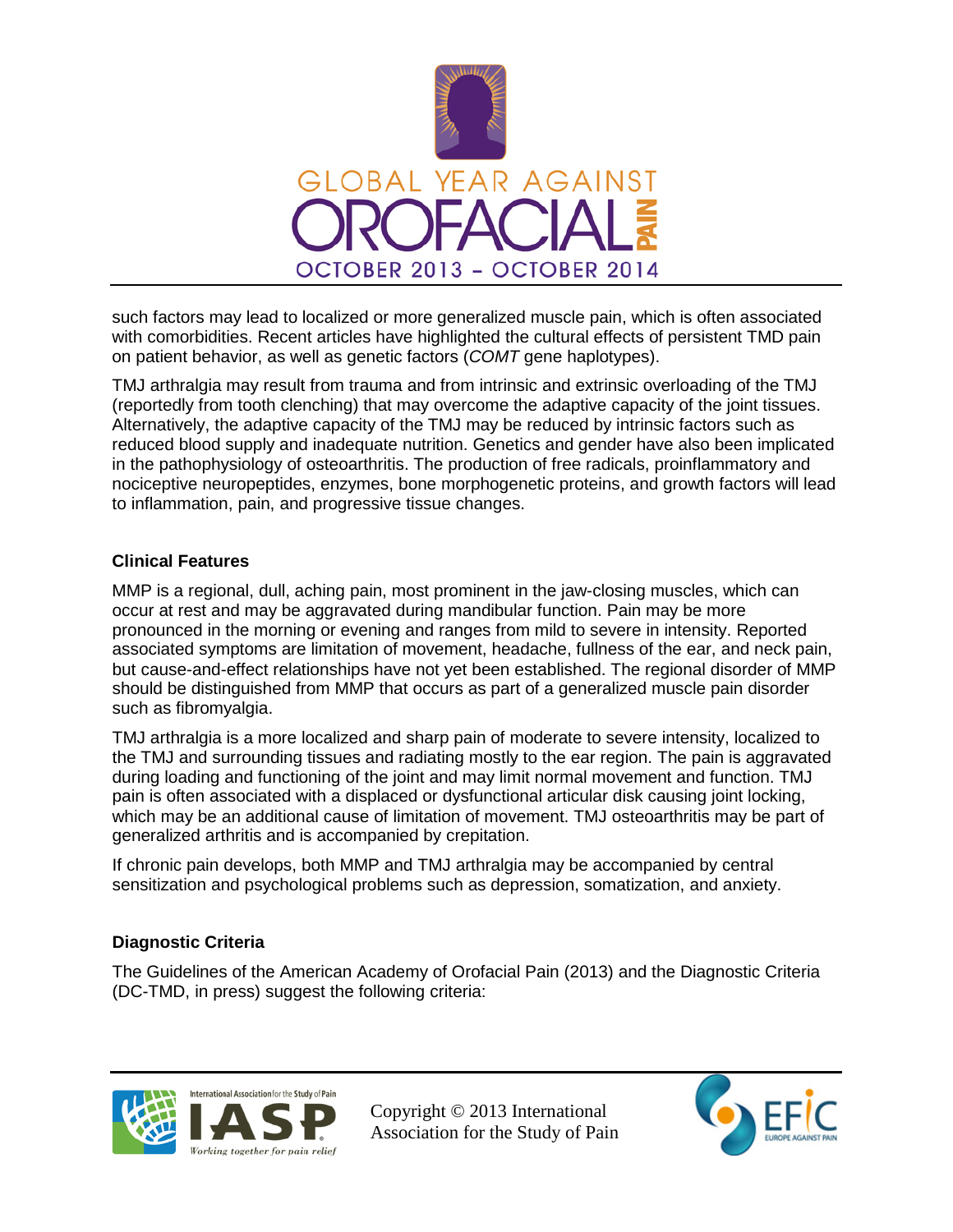

MMP: A complaint of muscle pain in the jaw, in the temple, in the ear, or in front of the ear that is affected by jaw movement, function, or parafunction. Replication of this familiar pain occurs with provocation testing of the masticatory muscles (i.e., palpation of the temporalis or masseter muscle(s); OR with maximum unassisted or assisted opening. Limitation of mandibular movement(s) secondary to pain may be present.

TMJ arthralgia: A complaint of joint pain that is affected by jaw movement, function, or parafunction. Replication of this familiar pain occurs with provocation testing of the TMJ (i.e., palpation of the lateral pole or around the lateral pole) OR with maximum unassisted or assisted opening, right or left lateral movements, or protrusive movements.

Psychosocial factors are rated by means of a pain drawing for pain locations and comorbidities, the Graded Chronic Pain Scale (GCPS) for pain intensity and physical function, the Jaw Function Limitation Scale (JFLS) short-form for limited function, the Patient History Questionnaire-4 (PHQ-4) for depression and anxiety, and the Oral Behavior Checklist for parafunction.

# **Diagnosis and Treatment**

The gold standard for a pain-related TMD diagnosis is the combination of history and clinical examination. Except for imaging, technical examinations (e.g., electromyography or occlusal analysis) are not warranted. The symptoms are usually self-limiting, with a benign natural course.

Management aims at providing the optimal circumstances for healing and adaptation to take place. Noninvasive, reversible therapies that fit in the biopsychosocial approach include:

- Education of the patient, active self-care, follow-up
- Physical therapy, physical self-regulation programs
- Intraoral occlusal appliances
- Medication (analgesics, nonsteroidal anti-inflammatory drugs)

In patients with chronic TMD, these therapies must be accompanied by:

- Psychological support, e.g., cognitive-behavioral therapy, relaxation therapy
- Low-dose tricyclic antidepressants